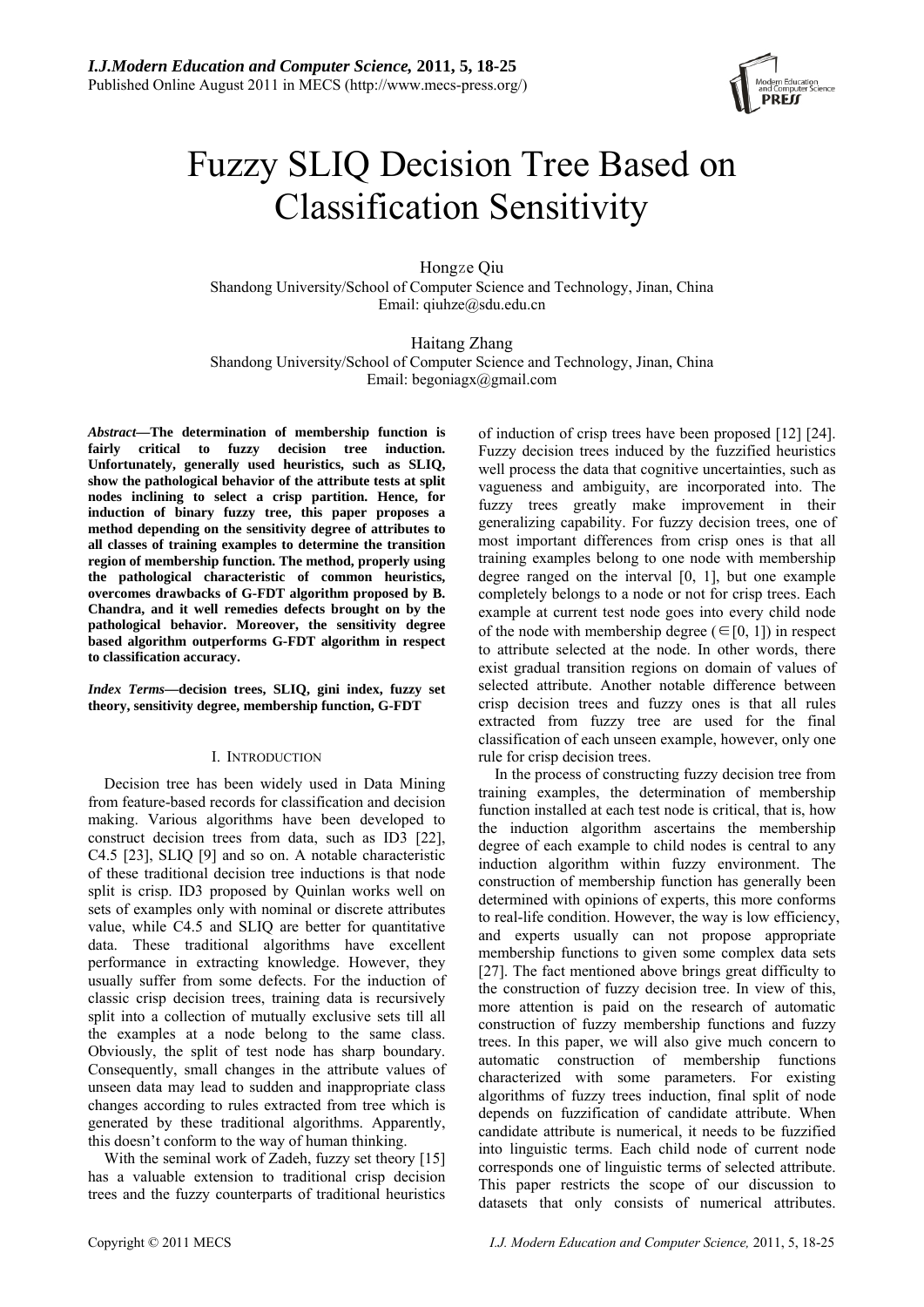

Moreover, the number of linguistic terms of each attribute is limited to 2. Therefore, this paper focuses on fuzzy binary trees. According to topology of binary trees, we usually call membership function installed at test node discriminator [2] or dichotomy [3], its value is ranged from 0 to 1. The task of automatically determining discriminator is specifying two parameters: *α*, the location of split point that is the split threshold at a test node of a decision tree, and *β*, the width which measures the transition region on the attribute selected at that node, as shown in Fig. 1. Existing approaches of automatically determining discriminator in fuzzy decision tree is mainly divided into three categories:

- Optimization technologies, such as local optimization and global optimization, are utilized to construct membership function. The way usually needs a lot of calculations. Further more, the results of these optimization technologies are sensitive to sets of examples. More details are found in [2], [3], [5].
- Some methods based on characteristics of data is popular. The characteristics generally include probability distribution [13] and statistical characteristics [1] of data. Obviously, these methods are superior to the methods based on optimization technologies in computation. Their implementation are also simpler. In this paper, sensitivity based discriminator function, which this paper proposes, just depends on statistical characteristics of data.
- Constructing fuzzy discriminator function with intelligent method. For example, Kohonen's feature-maps algorithm is used to determine membership function [4][14].

The paper is organized as follows: Section 2 describes motivation to the proposed methods. Section 3 introduces proposed method to construct dichotomy functions. Section 4 applies proposed technique to several datasets from UCI machine learning repository and presents a comparison between the two algorithms respectively proposed by us and B. Chandra [1] and mentions related work. Section 5 provides some discussion on the proposed method.

## II. MOTIVATION

Above all, let us review some basic concepts and related representations. Let *U* denote the universe of all examples in a real-life dataset. For a fuzzy subset  $\tilde{A}$  ( $\in$ *U*), we use  $\mu_{\tau}$  to refer to its membership function, and denote by  $\mu_{\tilde{i}}(e)$  membership degree of a example *e* in fuzzy set  $\tilde{A}$ . Note that  $\mu_U(e) \equiv 1$  by definition. The cardinality of a fuzzy set is defined as the sum of membership values of each element in  $\tilde{A}$ , and denoted by  $\|\tilde{A}\| = \sum_{e \in \tilde{A}} \mu_{\tilde{A}}(e)$  [15]. For each example *e* in dataset, the value of its the *i*th predictor attribute is denoted by  $a_i(e)$ , the domain of values of attribute  $a_i$  is defined as the set including all values of this attribute, we denote it by  $dom(a_i)$ . The set of classes of examples is denoted by  $C$ , and each class denoted by  $c_i \in C$ ).

Traditional heuristics attempt to select the attribute that can most greatly reduce the impurity of examples belonging to current test node. In the construction of fuzzy decision tree, the candidate attributes, their discriminator functions having steeper transition regions, are more easily selected as split attributes at test nodes [2] [3] [5][28][29]. Since the attributes that have sharp discriminator can more crisply split examples in current test node into two child nodes, and the proportion of  $\widetilde{A}$   $=$   $\sum_{e \in C_i} \mu_{LS}(e)$  to  $\|\widetilde{A}\|$   $=$   $\sum_{e \in LS} \mu_{LS}(e)$  $\|\tilde{A}\| = \sum_{e \in LS} \mu_{LS}(e)$  usually becomes larger (where fuzzy set *LS* consists of examples belonging to the left child node, *Ci* consists of examples in  $LS$  which belong to same class  $c_i$ , consequently,  $\tilde{A}$   $\|\sum_{e \in C_i} \mu_{LS}(e)$  is the cardinality of  $C_i$ , and  $\mathcal{L}||=\sum_{e\in LS}\mu_{LS}(e)$  the cardinality of *LS*), that is, the set of examples in the left child node is purer. That is similar to the right child node. Hence, the attributes that have steeper discriminators can more reduce the impurity of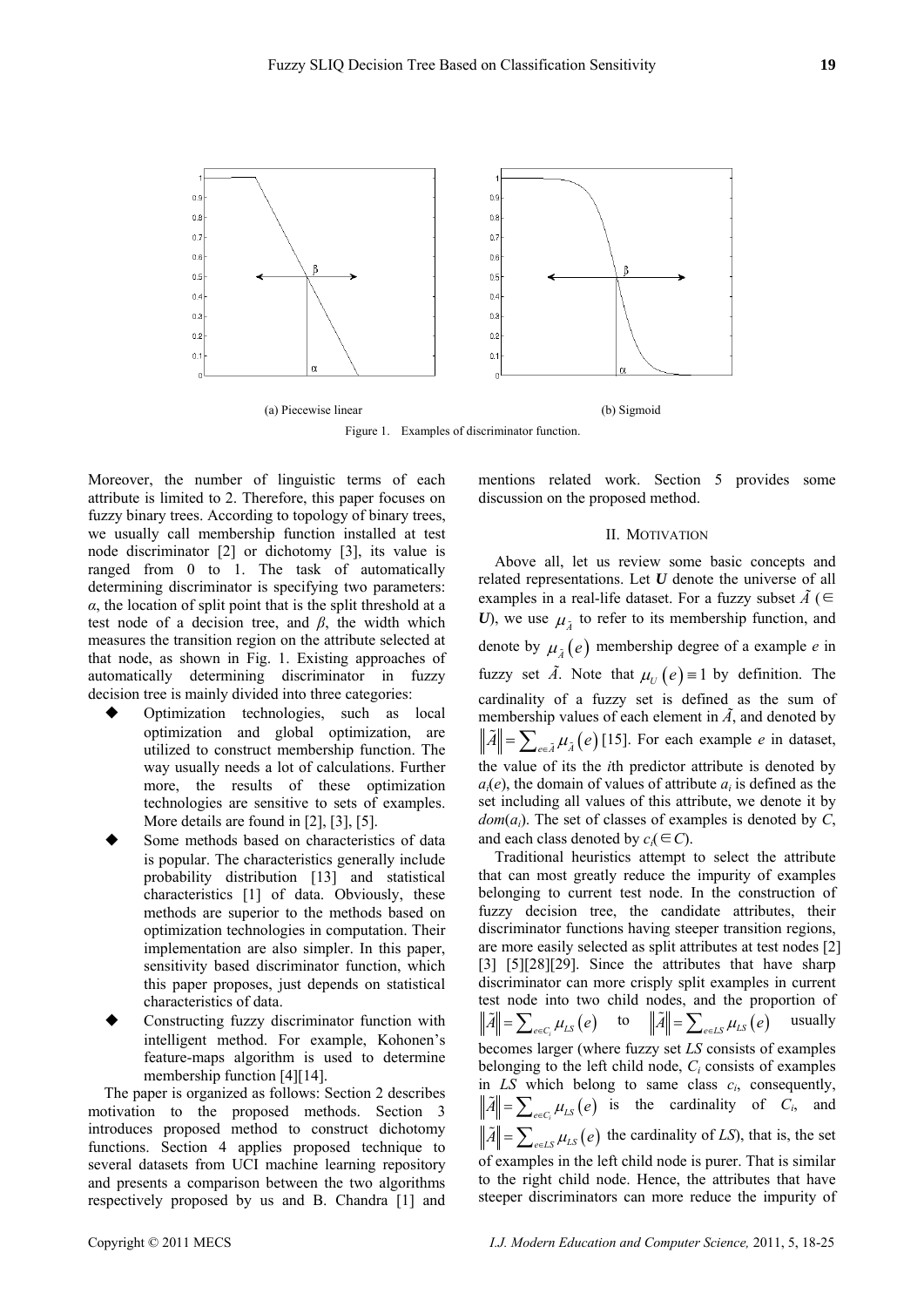

examples, this is why the kind of candidate attributes are more inclined to be selected as split attribute. The pathological character of heuristics used in the construction of fuzzy trees is external manifestation of the convexity property of heuristics [2] [3][28][29], and it has been verified empirically and theoretically. Therefore, some modification to traditional heuristics are proposed to avoid the pathological character in induction of fuzzy decision trees.

SLIQ, Gini Index based algorithm, is popularly used to construct crisp trees. It uses pre-sorting technique and breadth-first tree growing strategy in induction of crisp decision trees. SLIQ can obtain higher accuracies by classifying larger training datasets which can not be handled by other classifiers. B. Chandra has integrated fuzzy set theory into SLIQ by fuzzifying Gini Index [1] [18]. The performance of G-FDT algorithm proposed in [1] outperforms its crisp counterpart with respect to classification accuracy and the size of decision tree.

Let's describe some of the details of G-FDT algorithm. What is most worth noting is the automatic construction of discriminator functions installed at test nodes. In induction of fuzzy binary trees, two kinds of discriminator are favored: Piecewise linear discriminator and Sigmoid discriminator shown in Fig. 1, and G-FDT algorithm uses the Sigmoid discriminator functions which could behave better in term of convergence properties than piecewise linear discriminators [3]. The construction of discriminators of G-FDT is to determine the width parameter,  $\alpha$ , and split point,  $\beta$ , as described above. Now, let's show the expression of discriminator used by G-FDT:

$$
v\big(a_i\big(e\big)\big) = \frac{1}{1 + e^{-\sigma\big(a_i(e) - \alpha\big)}}\,,\tag{1}
$$

where  $\sigma$  is the standard deviation of values of attribute  $a_i$ of all training examples. Equation (1) is the discriminator of candidate attribute ai at current test node *N*. Examples in *N* is fuzzified into two fuzzy sets or linguistic items with candidate attribute  $a_i$ , and membership functions of the two fuzzy sets is  $v$  and  $1-v$ , respectively. If  $a_i$  is selected as split attribute of *N,* each example *e* in *N*(The degree of membership of *e* to *N* is denoted by  $\mu_{\tilde{N}}(e)$ , where  $\tilde{N}$  is a fuzzy set corresponding to *N*) goes into left child node of *N* with membership  $\mu_{\tilde{\nu}}(e)v(a,(e))$ , and the right with  $\mu_{\bar{N}}(e) \big(1 - \nu(a_i(e))\big)$ . Fig. 1 (b) shows the curve of  $1 - v$ .

The parameter *β*, width of transition region of discriminator defined in domain of attribute values, dose not appear in (1). Actually, there exists a function mapping between  $\beta$  and  $\sigma$ . With the value of  $\sigma$  increasing, the width of transition region of the discriminator is smaller and the shape of discriminator is steeper. On the contrary, the opposite is true. In other words, the width *β* is a decreasing function of  $\sigma$ . The function is denoted by *f*, that is, the expression of the function is

$$
\beta = f(\sigma) \tag{2}
$$

Therefore the determination of the width *β* depends on the determination of  $\sigma$ , or the steepness of the discriminator function depends on *σ*. Hence, the task of constructing discriminators used by G-FDT is specifying parameter *α* and *σ*. Apparently, *σ* is directly determined by computation. G-FDT evaluates every pre-selected split point value with fuzzifying Gini Index to determine the best split point  $\alpha^*$ .

Although the way of determining discriminator at each test node is fairly simple, it suffers some defects. We are now analyzing the shortcomings of the method: For most datasets (as mentioned above, we restrict our discussion to the datasets of which examples only have numeric attribute value. It is also the case for G-FDT), the standard deviation of attribute values of training examples is greatly large especially for the datasets that have attributes values of which the interval has relatively great length. In order to describe the degree of steepness of discriminator, we use the ratio of the width of transition region of a attribute (*ai*) discriminator to the length of interval of this attribute, where the interval is  $[\min\{a_i\}, \max\{a_i\}]$ , and  $\min\{a_i\}$  is the minimum of  $dom(a_i)$ , max $\{a_i\}$  is the maximum of  $dom(a_i)$ . Hence, the length of interval of this attribute  $a_i$  is max $\{a_i\}$ -min $\{a_i\}$ .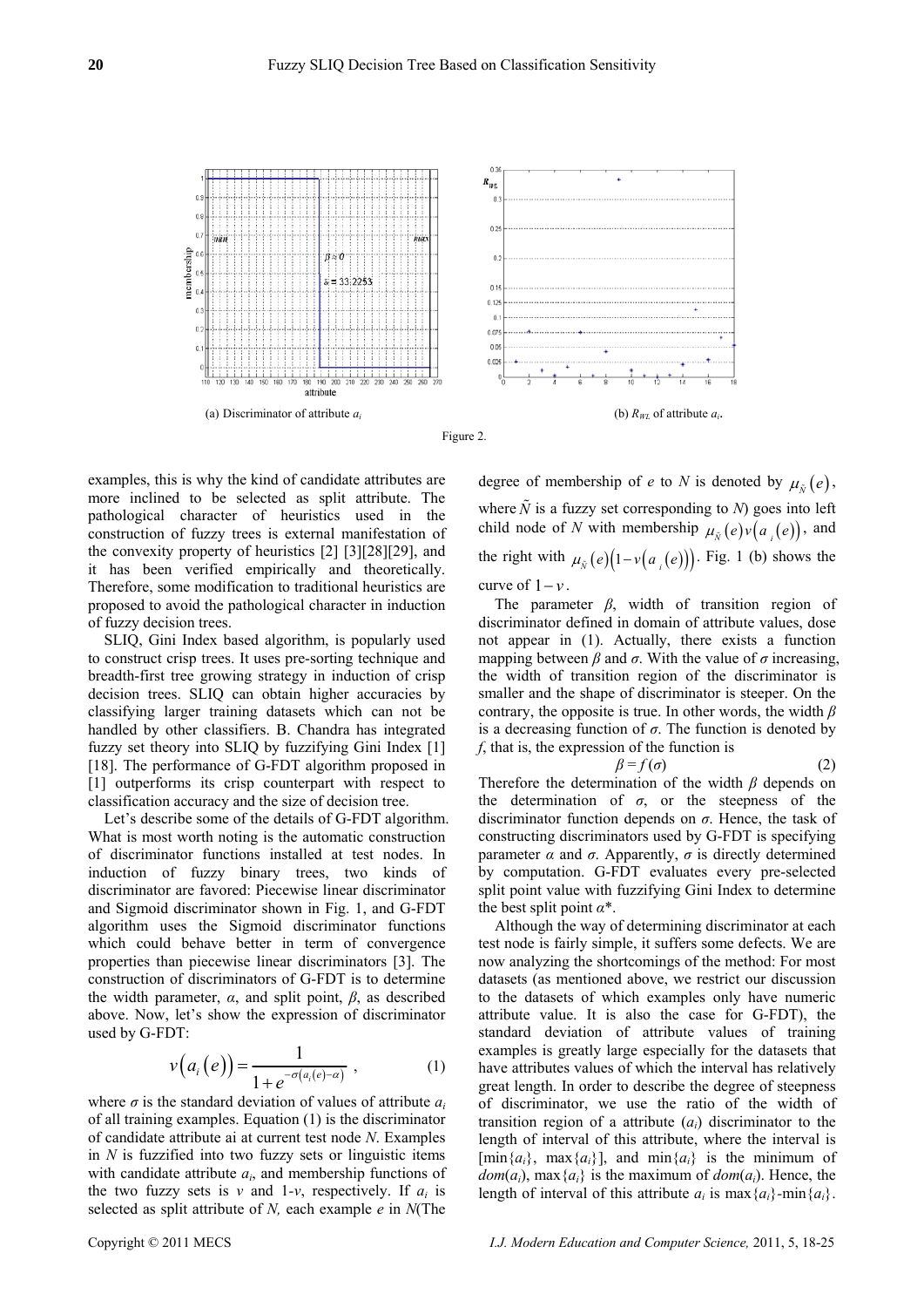

Figure 3. Distribution of attribute values.

The width of transition region of discriminator function *v* is defined by

$$
\beta = | a_i(e_1) - a_i(e_2) |,
$$

where  $v(a_i(e_1)) = 0.99$ ;  $v(a_i(e_2)) = 0.01$ . Thus, the ratio(denoted by  $R_{WL}$ ) can be defined as

$$
R_{WL} = \frac{\beta}{\max\{a_i\} - \min\{a_i\}}.
$$
 (3)

We now present steepness of attribute discriminators determined by G-FDT with vehicle silhouette dataset which is taken from UCI machine learning repository. According to Fig. 2 (b), we can conclude that almost discriminators constructed by G-FDT are very steep, that is, the width of transition regions of almost discriminators is very small. We take  $R_{WL}$ =0.075 for example, the paper gives the discriminator in Fig.2 (a). The partition of training examples approximates to crisp partition. These discriminators approximate to crisp discriminator used in traditional crisp decision trees. Actually, the fuzzy decision tree induced by G-FDT collapses into a crisp decision tree. This does not meet the original intention of inducing fuzzy decision trees.

In practice, not every candidate attribute corresponds to a very steep discriminator constructed by G-FDT. The degree of steepness of some discriminators generated by G-FDT is acceptable to human thinking. Fuzzy trees assembled from these discriminators present excellent performance in terms of classification accuracy and size. However, as mentioned earlier, the candidate attributes, possessing discriminators of which transition regions are not very steep, are seldom selected as split attribute according to G-FDT. This apparently enlarges the possibilities that the fuzzy decision tree induced by G-FDT collapses into a crisp decision tree.

Generally speaking, the test nodes the fuzzy trees generated by G-FDT usually have such discriminators that have too narrow transition regions. Thus, the trees induced by G-FDT hardly present fuzzy decision tree's advantage that fuzzy trees are good at handle the data with cognitive uncertainties and noises. In view of this, we manage to propose a method of generating discriminators to make up for the drawback. This method should meet the following tow requirements:

Firstly, the proposed method makes sure that steepness of discriminator is not very large and is acceptable. This directly reduces the possibility that the fuzzy decision tree collapses into a crisp decision tree.

Second, the method can make sure that the attributes with higher classification capability have relatively steeper discriminators. Thus, the kind of attributes are easy to be selected as split attributes according to fuzzifying classical heuristics. This can also try to overcome the pathological behavior of the attribute tests at split nodes inclining to select a crisp partition.

It is a critical problem how we measure classification capability of each candidate attribute. It is also central issue of next section.

## Ⅲ. SENSITIVITY DEGREE BASED INDUCTION ALGORITHM

In this section, we will introduce our proposed method that is used to automatically build discriminator function for each candidate attribute.

We now firstly give an example of distribution of attribute values, taking a dataset as example. Examples of the dataset here can be categorized into 2 classes (denoted by *Class*1 and *Class*2, respectively). Fig. 3 (a) and (b) present value distributions of two attributes of examples in the dataset with class, respectively. The vertical coordinates in each coordinate system correspond to the values of corresponding attribute, and Class1 is denoted by  $*$  point, Class2 by  $\times$  point.

One intuitively thinks that the attribute shown in (b) can better categorize examples than the attribute shown in (a), because the points above horizontal line in (b) mostly belong to examples which belong to *Class*1, the ones below the line mostly belong to *Class*2. We here think that the attribute shown in (b) is more sensitive to final classification results of unseen data. The more sensitive candidate attributes should be understandably selected as split attributes in construction of fuzzy trees. Now, what we concern is that how the sensitivity of each of attributes is measured. As can be seen from Fig. 3 (b),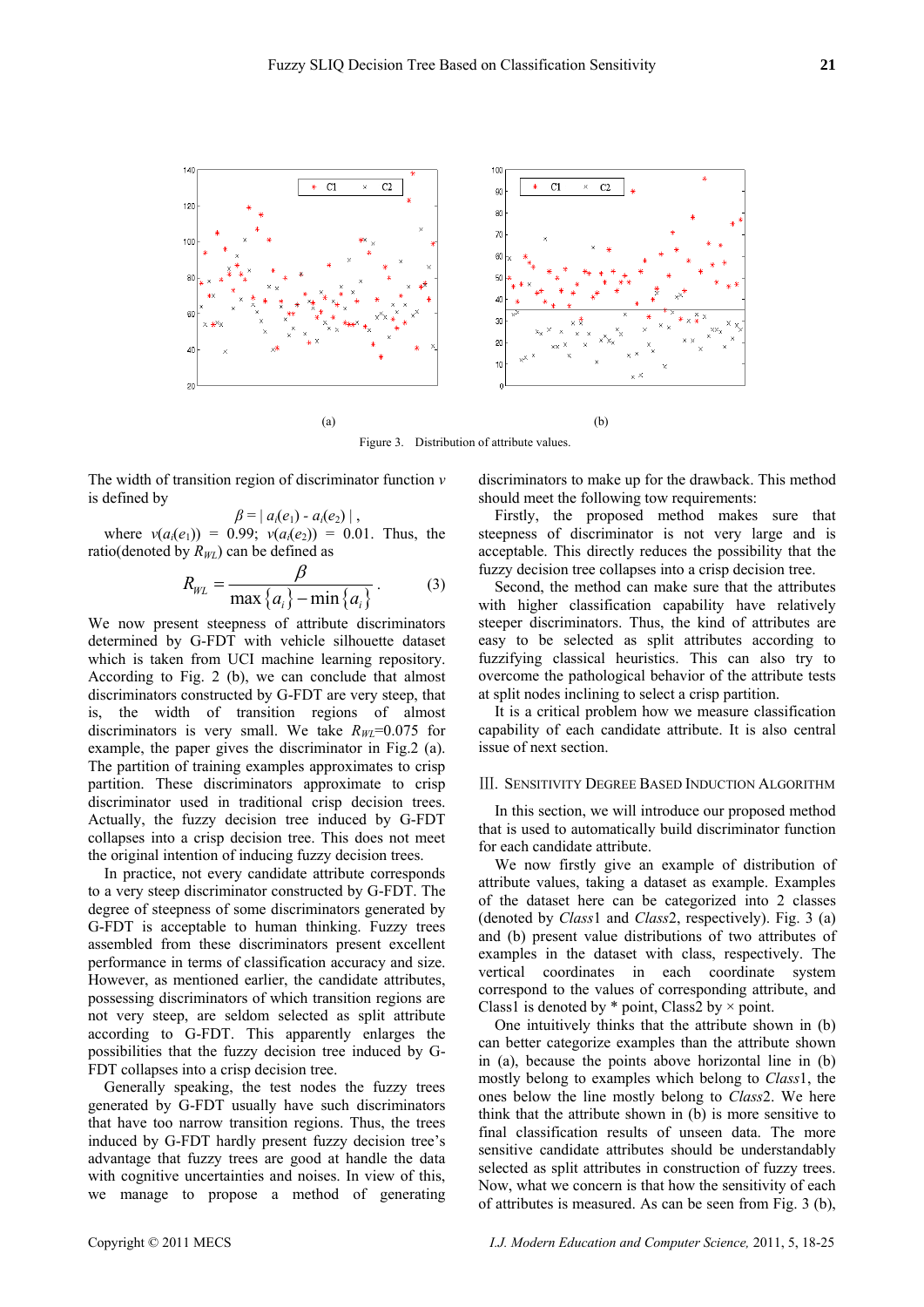the difference of the two mean values of attribute values of examples (respectively belonging to *Class*1 and *Class*2) is obvious. Hence, we can specify the sensitivity degree of attributes to classes of examples according to the difference mentioned above.

Fig. 4 presents a distribution of another attribute of examples belong to the same dataset. Apparently, the attribute can also categorize examples well, and the attribute is fairly sensitive to categories of examples. However, it is difficult to determine the sensitivity degree with the difference mentioned above, because the difference between mean values is slight Another index needs to be raised in order to overcome drawbacks brought by only using mean values of attribute values The standard deviation measures the spread of the data about the mean value. It is useful in comparing sets of data which may have the same mean but a different range. Therefore standard deviation certainly can measure the sensitivity degree of attributes especially for the case in Fig. 4.

We temporarily center our attention on datasets that have two categories. Then, datasets of examples having more than two categories are discussed later. Consequently, the sensitivity degree (denoted by *λ*) of each attribute  $a_i$  to classes in *C* (where  $||C||=2$ ) is a function,  $\varphi$ , with respect to mean value  $\mu_{ij}$  and standard deviation  $\sigma_{ij}$  of the attribute of examples belonging to same class  $c_j \in C$  (where  $j = 1, 2$ ). Thus, the sensitivity degree  $\lambda(a_i)$  of attribute ai to classes is denoted by

$$
\lambda(a_i) = \varphi(u_{i1}, \sigma_{i1}, u_{i2}, \sigma_{i2}), \qquad (4)
$$

Where

$$
\mu_{ij} = \frac{1}{\left\|C_j\right\|} \sum_{e \in C_j} a_i(e) \tag{5}
$$

and

$$
\sigma_{ij} = \sqrt{\sum_{e \in C_j} \left[ a_i(e) - \mu_{ij} \right]^2 / \left( \left\| C_j \right\| - 1 \right)} \,, \qquad (6)
$$

*Cj* (a crisp set) consists of examples which belong to class  $c_j$ ( $j = 1, 2$ ), and ||C<sub>i</sub>|| is the number of elements in *C<sub>i</sub>*. In order to determine the sensitivity degree ( $\lambda$ ) of  $a_i$ with differences of mean values and standard deviation values, we firstly define a function  $\delta(x_1, x_2)$  to measure the differences between  $x_1$  and  $x_2$ , where  $x_1$ ,  $x_2$  are arbitrary real numbers:



Figure 4. Distribution of attribute values.

Case1: 
$$
\delta(x_1, x_2) = \frac{\max\{x_1, x_2\}}{\min\{x_1, x_2\}}, x_1 x_2 > 0,
$$

Case1: when  $x_1x_2 \leq 0$ ,

$$
\delta(x_1, x_2) = \begin{cases} 1.0, & |x_1 - x_2| \le 0.25 \times boundary \\ 1.5, & |x_1 - x_2| > 0.25 \times boundary \end{cases}
$$

Based on the fact that  $\sigma_{ij}$  plays more important role in determining  $\varphi$  when the difference of  $\mu_{ii}$  is small. We propose specific mathematical expression of function ' for datasets having two categories:

$$
\lambda(a_i) = \sqrt[\varepsilon]{\left[\delta(\mu_{i1}, \mu_{i2}) - 1\right]^2 + \frac{1}{\delta(\mu_{i1}, \mu_{i2})}\left[\delta(\sigma_{i1}, \sigma_{i2}) - 1\right]^2}
$$
\n(7)

Evidently,  $\lambda(a_i) \geq 0$  is true. When  $\mu_{i1} = \mu_{i2}$  and  $\sigma_{i1} = \sigma_{i2}$ ,  $\lambda(a_i) = 0$ . In other words, when the attribute ai has relatively approximate or same values of mean and standard deviation of attribute values with respect to the two categories of examples, ai are not sensitive to categories of examples as a whole, and examples at current test node is not well categorized with attribute ai. Moreover, the parameter  $\xi$  is used to adjust the values of  $λ$ (*a<sub>i</sub>*), trying to avoid the fact that the values of  $λ$  are extremely large or small. In here, we make  $\xi = 5$  on the basis of the experimental experience.

According to (7), we can draw such a conclusion that the more approximate the values of mean of attribute values with categories of examples are, the less the values of mean of attribute values contribute to value of  $\lambda(a_i)$ , the more important the values of standard deviation of attribute values with categories of examples play role in measuring the sensitivity degree of ai to categories of examples, and vice versa. Therefore the proposed method, which is used to measure sensitivity degree of attributes to categories of examples, certainly works well for circumstances encountered in Fig. 3 and Fig. 4.

For the sake of understanding, previous parts of the section mainly present our proposed method under this circumstance that examples are only categorized into two categories. We now give details about measuring sensitivity degree of a attribute to categories of examples in datasets of which examples can be categorized into more than two groups. Above all, suppose that the currently considered datasets have  $N (N > 2)$  classes of examples. Under the enlightenment of the way of determining sensitivity degree for datasets having two classes of examples, we consider that the distribution of attribute values with respect to any two of categories of examples can contribute to the sensitivity degree of the attribute ai to categories of examples. Consequently, we define the sensitivity of ai with respect to any two categories  $c_m$ ,  $c_n$ ( $\in$ C), and it is denote by  $\lambda(a_i, c_m, c_n)$ :

$$
\lambda(a_i, c_m, c_n)
$$
  
=  $\sqrt[\xi]{\left[\delta(\mu_{im}, \mu_m) - 1\right]^2 + \frac{1}{\delta(\mu_{im}, \mu_m)}\left[\delta(\sigma_{im}, \sigma_m) - 1\right]^2}$  (8)

Where  $\mu_{ii}$  and  $\sigma_{ii}$  ( $j=m, n,$  and  $m, n \in \{1, 2, ..., N\}$ ) are same as (5) and (6), respectively. Finally, we obtain  $\lambda(a_i)$ , the sensitivity degree of ai to all categories of examples,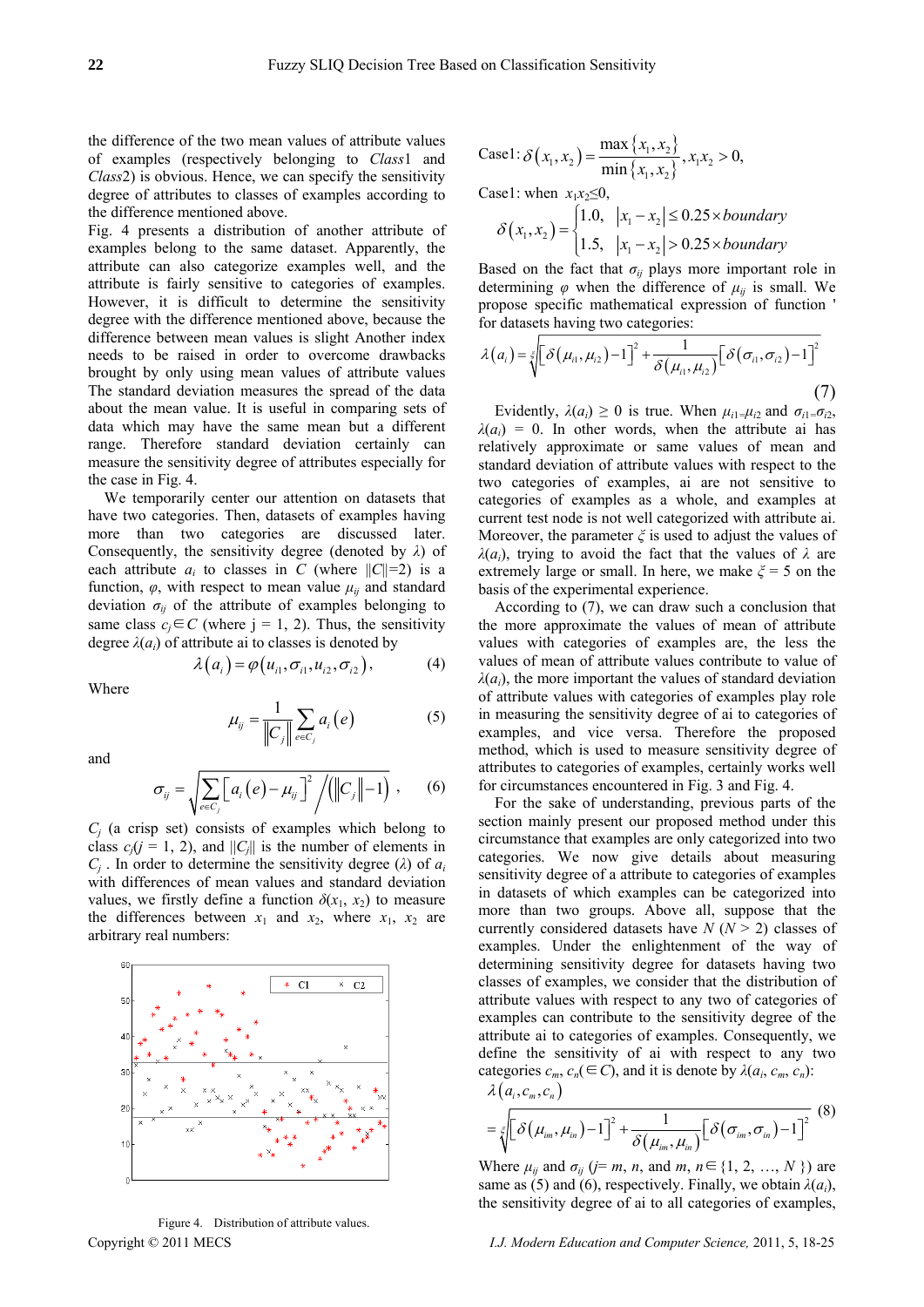TABLE I. CLASSIFICATION ACCURACY

| No.                                                                                                                                                    | Dataset                     | NA | NC.            | G-FDT                            | <b>SG-FDT</b>                    |
|--------------------------------------------------------------------------------------------------------------------------------------------------------|-----------------------------|----|----------------|----------------------------------|----------------------------------|
|                                                                                                                                                        |                             |    |                | Average accuracy $\pm$ std. dev. | Average accuracy $\pm$ std. dev. |
|                                                                                                                                                        | Haberman                    |    | $\mathfrak{D}$ | 72.58 ± 7.79                     | $74.15 \pm 8.95$                 |
| $\overline{2}$                                                                                                                                         | Blood transfusion service   | 4  |                | $77.95 \pm 3.88$                 | $79.95 \pm 4.88$                 |
| 3                                                                                                                                                      | Balance scale               | 4  |                | $84.03 \pm 8.28$                 | $89.29 \pm 3.57$                 |
| 4                                                                                                                                                      | Australian credit approval  | 14 |                | 78.41±4.76                       | $81.59 \pm 2.56$                 |
| 5                                                                                                                                                      | Vehicle silhouettes         | 18 | 4              | $70.12\pm4.58$                   | $72.47 + 5.40$                   |
| 6                                                                                                                                                      | Contraceptive Method Choice | Q  |                | $52.00 \pm 5.34$                 | $52.48 \pm 3.39$                 |
| $\overline{7}$                                                                                                                                         | Pima Indians diabetes       | 8  |                | 74.94±5.97                       | 74.09±4.87                       |
| 8                                                                                                                                                      | Wine                        | 13 |                | 88.89±4.45                       | $89.38 \pm 9.61$                 |
| 9                                                                                                                                                      | Statlog(Heart)              | 13 |                | $75.33 \pm 6.71$                 | $77.78 \pm 6.05$                 |
| 10                                                                                                                                                     | Dermatology                 | 34 | 6              | $75.42 \pm 8.33$                 | $94.83 \pm 5.18$                 |
| 11                                                                                                                                                     | Parkinsons                  | 22 |                | $82.95 \pm 13.40$                | $84.00 \pm 10.69$                |
| 12                                                                                                                                                     | Liver                       | 6  |                | $60.48 \pm 14.76$                | $69.28 \pm 6.50$                 |
| 13                                                                                                                                                     | Image segmentation          | 18 |                | $89.29 \pm 5.41$                 | $90.71 \pm 6.19$                 |
| $\mathbf{1}$ $\mathbf{0}$ $\mathbf{1}$ $\mathbf{1}$ $\mathbf{1}$ $\mathbf{1}$ $\mathbf{1}$ $\mathbf{1}$<br>$\sim$ $\sim$<br>$\mathbf{1}$<br><b>XTA</b> |                             |    |                |                                  |                                  |

NA: number of attributes; NC: number of categories.

by computing the arithmetic mean of values of  $\lambda(a_i, c_m)$ ,  $c_n$ ) for any two  $(c_m, c_n)$  of categories of examples:

$$
\lambda(a_i) = \frac{1}{C(N,2)} \sum_{c_m,c_n \in C} \lambda\big(a_i,c_j,c_k\big) \tag{9}
$$

Where  $C(N, 2)$  is the number of all combinations of any two categories  $c_m$ ,  $c_n$  in C (the set of categories of examples, and  $||C|| = N$ .

Undoubtedly, the (9) will evolve into (7), when  $N = 2$ . Hence, (9) can be used to measure the sensitivity degree of attributes to categories of examples that are classified into two or more classes ( $N \ge 2$ ). In addition, boundary is the mean of  $\mu_{ij}$  ( $j=1, 2... N$ ) when we compute the differences of mean values, and the mean of  $\sigma_{ii}$  (*j*= 1, 2, …, *N*) when we compute the differences of standard deviation values.

As mentioned above, the more sensitive to categories of examples attribute is, the better examples are split with the attribute, that is, the higher classification capability the attribute has. Therefore candidate attributes with larger sensitivity degree are more inclined to be selected as test attributes at test nodes, these attributes should correspond to discriminator functions with steeper transition regions. Thus, we now define proposed discriminator function as bellow:



Figure 5. Degree of steepness of discriminators constructed by proposed method..

$$
\nu\big(a_i\big(e\big)\big) = \frac{1}{1 + e^{-\rho\lambda(a_i)\big(a_i(e) - \alpha\big)}}\tag{10}
$$

where  $\lambda(a_i)$  and  $\alpha$  are same as above. The parameter  $\rho$ plays similar role as parameter *ξ* in (8). Generally, *ρ*= 1.35 according to experiments, so *ρ* is used to enlarge the value of  $\lambda(a_i)$ . In meanwhile, (2) evolves into:

$$
\beta = f(\rho \lambda(a_i)).\tag{11}
$$

In other words, the width *β* of transition region of discriminator indirectly depends on sensitivity degree of corresponding attribute.

As stated above, the proposed discriminator well conforms to the second requirement mentioned at the end of Section 3. We also present the values of  $R_{WI}$ (Fig. 5) of attributes of examples in same dataset in order to make sure whether proposed discriminator conforms to the first requirement or not. From the analysis of Fig. 5, the transition regions of most discriminators generated by our proposed method slope gently, this greatly reduces the possibility that induced fuzzy trees collapse into crisp decision trees. There also exists some of attributes that have steeper discriminators, but these attributes are sensitive to categories of examples, therefore steeper discriminators make corresponding candidate attributes prone to be selected as split attributes. It is obvious that our proposed method, which is used to generate discriminators, well satisfy the requirements referred to in Section 2.

Finally, we modify the G-FDT by substituting our proposed method of constructing discriminators for the one of G-FDT proposed by B. Chandra, and the fuzzy inference mechanism of our proposed algorithm is the same as the one used in [1], so called "×*-*×*-*+ method" [12]. Thus, the version of modified G-FDT is our proposed fuzzy decision tree algorithm called sensitivity degree based fuzzy SLIQ decision tree algorithm (called SG-FDT for short).

#### IV. EMPIRICAL RESULTS

In order to reveal the performance of our proposed fuzzy trees algorithm, we present comparison between G-FDT and SG-FDT in terms of classification accuracy,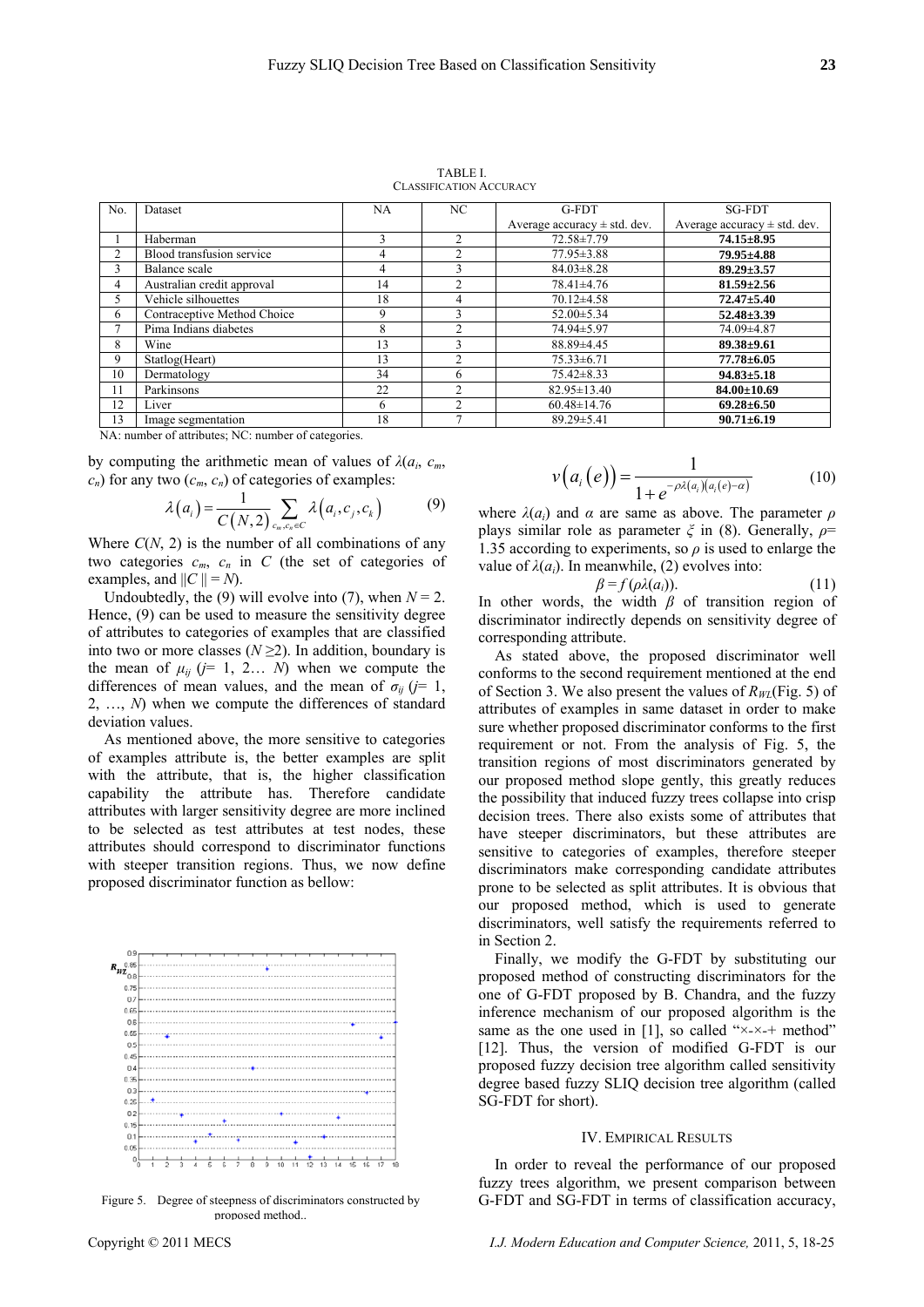size of induced fuzzy decision tree and time taken to construct decision tree, using 13 datasets from the UCI



Figure 4. Distribution of attribute values.

machine learning repository. We acquire all empirical results according to 10-fold cross validation.

The comparison in classification accuracy is presented in Table I. Apparently, almost all accuracy results for SG-FDT are better than those for G-FDT, and the increase of accuracy on Dermatology dataset, Liver and Balance scale dataset is very obvious.

The comparison in sizes of induced trees is presented in Figure 6. Vertical ordinate of each point in Fig. 6 is the ratio of size of tree for SG-FDT to that for G-FDT. As shown in Fig. 6, the nodes of trees induced by SG-FDT are usually much more than ones of trees induced by G-FDT, it is hardly accepted. As mentioned in Section 2, the fuzzy decision tree induced by G-FDT usually collapses into a crisp decision tree, but the fuzzy trees induced by SG-FDT do not do that. Actually, the fact, which is referred to in many related literatures, is that the size of fuzzy tree induced with fuzzifying heuristics will be much more than that of crisp tree induced with corresponding traditional heuristics if the construction of decision trees does not include the usage of pruning technology. Therefore we can explain why the sizes of trees induced by SG-FDT are usually much larger than ones of trees induced by G-FDT. Similarly, the time taken to construct tree with SG-FDT is more than that with G-FDT.

#### V. CONCLUSION

One method of specifying discriminator is proposed according to the pathological character of traditional heuristics in this paper. With the method, our sensitivity degree based fuzzy SLIQ decision tree algorithm (SG-FDT) well overcomes drawbacks of G-FDT, and it can induce real fuzzy trees. That is what G-FDT seldom can do. In addition, our proposed algorithm outperform G-FDT algorithm in term of classification accuracy.

#### **REFERENCES**

- [1] B. Chandra, P. Paul, Fuzzifying Gini Index based decision trees, Expert Systems with Applications 36 (2009) 8549- 8559.
- [2] Cristina Olaru, Louis Wehenkel, A complete fuzzy decision tree technique, Fuzzy Sets and Systems 138 (2003) 221-254.
- [3] Xavier Boyen, Louis Wehenkel, Automatic induction of fuzzy decision trees and its application to power system security assessment, Fuzzy Sets and Systems 102 (1999) 3-19.
- [4] Yufei Yuan, Michael J. Shaw, Induction of fuzzy decision trees, Fuzzy Sets and Systems 69 (1995) 125-139.
- [5] A. Suarez, F. Lutsko, Globally optimal fuzzy decision trees for classification and regression, IEEE Transactions on Pattern and Machine Intelligence 21 (12) (1999) 1297- 1311.
- [6] Cezary Z. Janikow, Fuzzy Decision Trees: Issues and Meth-ods, IEEE Transaction on System, Man, and Cybernetics-PART B: Cybernetics, 28 (1) (1998).
- [7] J. Dombi, Membership function as an evaluation, Fuzzy Sets and Systems 35 (1990) 1-21.
- [8] Koen-Myung Lee, Kyung-Mi Lee, et al, A Fuzzy Decision Tree Induction Method for Fuzzy Data, IEEE International Fuzzy Systems Conference Proceedings (1999).
- [9] M. Mehta, R. Agrawal, and J. Riassnen, SLIQ: A fast scalable classifier for data mining, Extending Database Technology. (1996) 160-169.
- [10] B. Chandra, P. Paul Varghese, On Improving Efficiency of SLIQ Decision Tree Algorithm. Proceedings of International Joint Conference on Neural Networks (2007).
- [11] Xizhao Wang, Bin Chen, Guoliang Qian, Feng Ye, On the optimization of fuzzy decision trees, Fuzzy Sets and Systems 112 (2000) 117-125.
- [12] Motohide Umano, Hirotaka Okanoto, et al, Fuzzy Decision Trees by Fuzzy ID3 Algorithm and Its Application to Diagnosis System, IEEE (1994) 2113-2118.
- [13] Malcolm J. Beynon, Michael J. Peel, Yu-Cheng Tang, The application of fuzzy decision tree analysis in an exposition of the antecedents of audit fees, Omega 32 (2004) 231-244.
- [14] Chih-Chung Yang, N. K. Bose, Generating fuzzy membership function with self-organizing feature map, Pattern Recognition Letters 27 (2006) 356-363.
- [15] Robert Lowen, Fuzzy Set Theory: Basic Concepts, Techniques and Bibliography. Springer; 1 edition (May 31, 1996).
- [16] Hongwen Yan, Rui Ma, Xiaojiao Tong, SLIQ in data mining and application in the generation unit's bidding decision system of electricity market, The 7th International Power Engineering Conference (2005).
- [17] Chandra, B., Mazumdar, S., Arena, V., Parimi, N., Elegant decision tree algorithm for classification in data mining, Proceedings of the Third International Conference on Web Information Systems Engineering (Workshops) (2002).
- [18] B. Chandra, P. Paul Varghese, Fuzzy SLIQ Decision Tree Algorithm, IEEE Transactions on Systems, Man, and Cybernetics, Part B: Cybernetics (2008) 1294-1301.
- [19] Shu-Cherng Fang, et al, An efficient and flexible mechanism for constructing membership functions, European Journal of Operational Research 139 (2002) 84– 95.
- [20] Tzung-Pei Hong, Jyh-Bin Chen, Finding relevant attributes and membership functions, Fuzzy Sets and Systems 103 (1999) 389-404.